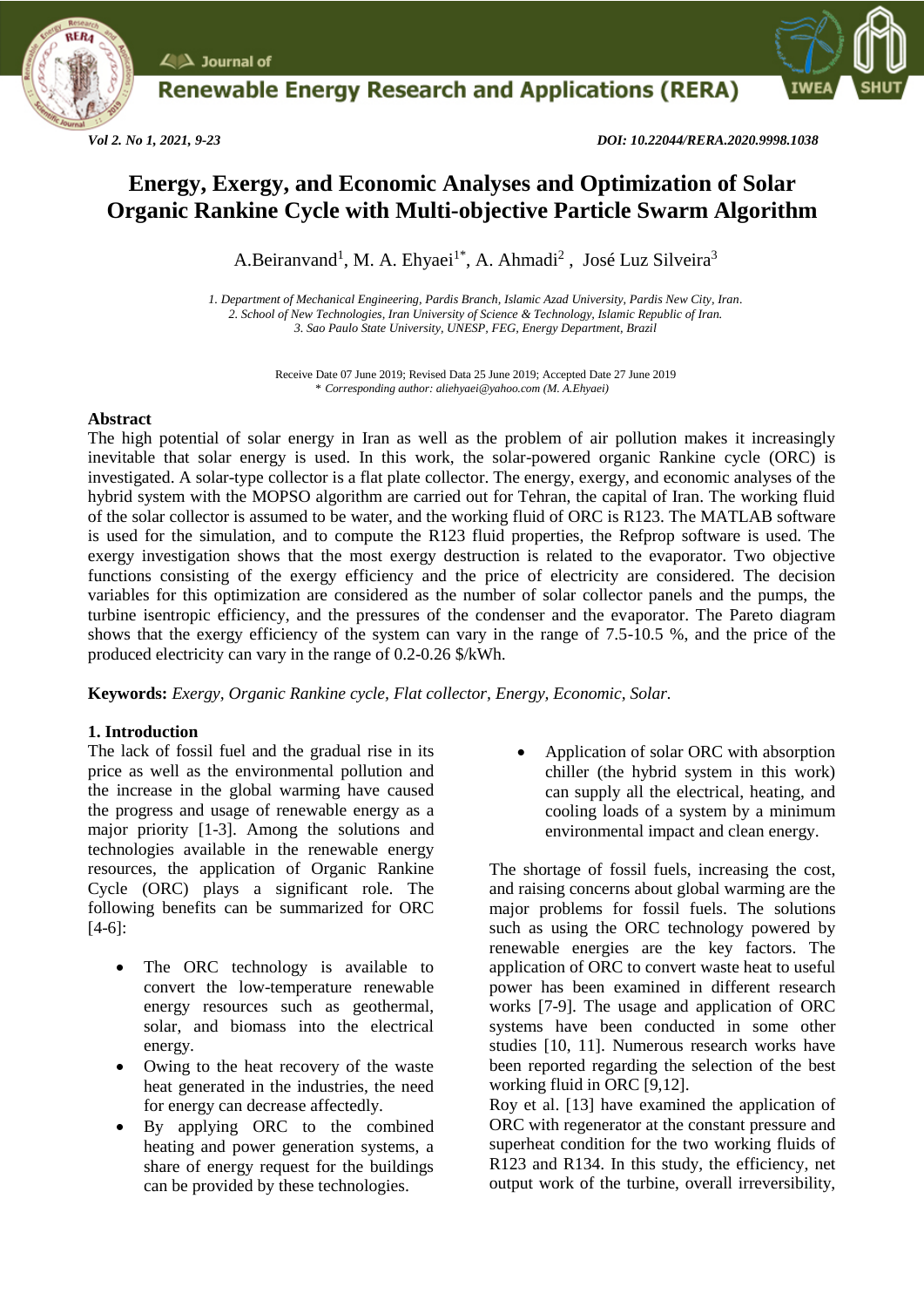and second law efficiency of the cycle were obtained based on the constant and variable temperatures of the reservoir. As a result, the working fluid R123 was introduced as the best working fluid for this ORC.

Wang et al. [14] have optimized 13 different types of working fluids in ORC by the simulated annealing algorithm. In this study, the optimal parameters of ORC and the effects of the reservoir temperature, pinch temperature variations, and economic parameters on the ORC performance were also calculated. The results obtained revealed that the choice of working fluid had the highest effect on the performance of the cycle. Other similar research works have also been performed by the other researchers [15-17].

Moreover, the usage of different working fluids in ORC has been studied in other research works [18,19].

Also the application of the multi-component fluid for ORC has been examined [20-22]. Also the optimization of the multi-component working fluid has been performed [23,24].

Karellas et al. [25] have investigated the heat transfer performance of the supercritical fluid in the flat plate heat exchanger. They concluded that by increasing the efficiency of ORC, the cost of ORC was increased too.

Chen et al. [26] have compared R32 and CO2 as the working fluids of ORC at the supercritical condition to convert low-temperature waste heat into useful power. The results obtained showed that although CO2 was plentiful, inflammable, non-toxic, and cheap, the thermodynamic performance and operational pressure of this gas was poor in comparison with R32.

In another study, Chen et al. [27] have compared ORC with a Zeotropic mixture of 0.3 R32 and 0.7 R134a in the supercritical condition and pure R134 in the same conditions as the working fluid at the same temperature. The results obtained revealed that the efficiency of the zeotropic mixture as the working fluid varied from 10.8% to 13.3%.

Wang et al. [28] have examined the combined ORC and cooling systems, whereas R245fa as the working fluid of ORC and R134a was as the working fluid of the cooling system. In this combined system, these two systems were coupled by a shaft using a high efficiency microchannel and scroll expander heat exchanger. This configuration was designed with low weight and capacity to cool down an engine of the automobile.

Wang et al. [29] have analyzed the thermodynamic and optimal conditions of ORC powered by the solar energy. The results of this study showed that this cycle by R245fa and R123 as the working fluid had a better efficiency.

Baccioli et al. [30] have investigated the solar parabolic collector and ORC in a dynamic model. The assessment performance of ORC over a year showed that this system had a good performance without a reservoir.

Bello and Tzivanidis [31] have examined ORC with the solar energy. The results obtained showed that based on 150-300 oC as the temperature of the resource and toluene as the working fluid, the amount of 400-880 kWh of electricity could be produced.

The cogeneration system with the application of ORC has been testified in several studies. Saadatfar et al. [32] have presented a system of combined power, heating, and cooling generation with solar energy using a nano-fluid as a working fluid. The results obtained showed that adding the nanoparticles of pentane silver to the working fluid was a suitable alternative as a working fluid.

Mokhtari et al. [33] have investigated the hybrid systems of water treatment systems using reverse osmosis, parabolic trough solar collector, and ORC. This system was applied for the city of Mar Kola in the north of Iran. The fresh water produced by this system was about 4000 m3/day.

Zhang et al. [34] have investigated a combination of the solar cycle and ORC to produce power, heating, and cooling of a residential place. The energy analysis of this combination was succeeded. The results obtained revealed that this combination fulfilled the needs of the case study during a year. Similar research works have been carried out by Patel et al. [35] and Mohammadi et al. [36]. Several types of research works exist in the literature about the cogeneration system with residential applications [37-41].

Based on the mentioned literature, it is clear that the feasibility study and optimization of solar ORC are a relatively novel idea.

In this research work, a combination of ORC and a flat plate solar collector was applied to generate electricity, heating, and cooling. In this study, the energy, exergy, and economic analyses of ORC with flat plate collectors were carried out. This study was done based on the weather and solar conditions in Tehran. By considering the decision variables, the optimization of two functions consisting of electricity cost and exergy efficiency was carried out based on the MOPSO algorithm. The innovations of this article are as follow:

 Feasibility study of the application of solar ORC for Tehran (Iran) based on the energy, exergy, and economic analyses;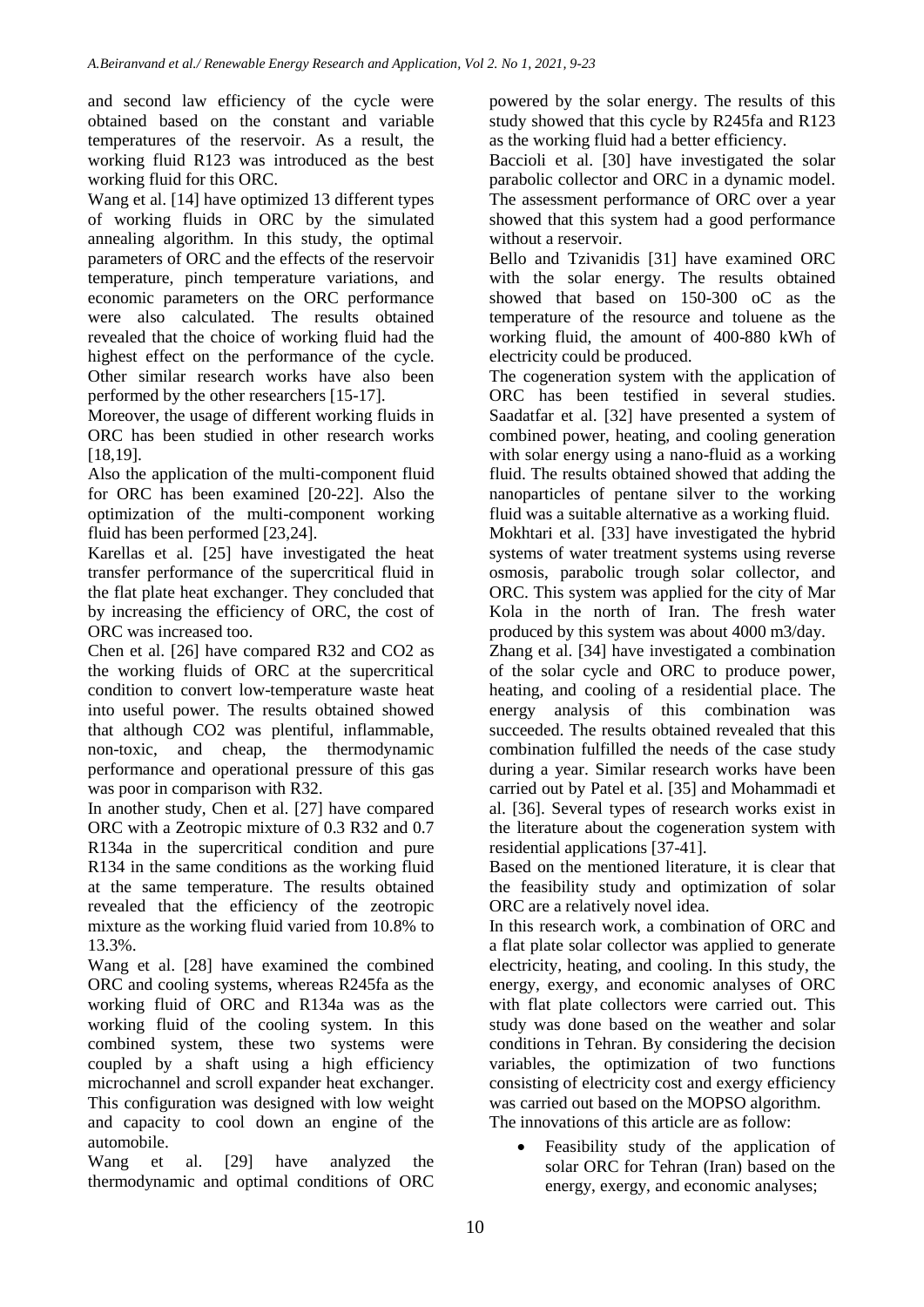- Two-objective (exergy and electricity cost) optimization of ORC performed by the MOPSO algorithm;
- Sensitivity analysis of the ORC system based on different decision variables.

### **2. Mathematical modeling**

A schematic representation of the system is shown in figure 1.



**Figure 1. A schematic diagram of the case study.**

As shown in this figure, the absorbed energy by the sun enters an intermediate fluid (water), and then this energy is transferred to the operational fluid at the evaporator of ORC. In ORC, the working fluid of ORC in a superheat condition enters the turbine or expander (point 1). Thus the energy is transferred to the shaft, and a power is produced. Then the working fluid can come out of the turbine in a superheat state (point 2). This working fluid passes through a heat exchanger as a regenerator, and the heat is taken from this part and transferred to the operational fluid, entering the evaporator. Thus the working fluid leaves the regenerator in a saturated vapor (point 3). Then this fluid passes through the condenser, losses the heat, and leaves the condenser as a saturated liquid. Thus by passing through the pump, the pressure of the working fluid rises. Then it enters the internal heat exchanger (regenerator), and the working fluid heats up by taking heat from the extracted fluid of the turbine. As a result, its

temperature is increased, and hence, the efficiency of the system is increased too. Finally, this ORC working fluid enters the evaporator to gain heat from the intermediate fluid flow of the solar collector. Therefore, this cycle is repeated over time.

The case study of this research work was Tehran. The city is extended in the longitudinal ranges of 51 degrees and 2 minutes, eastern to 51 degrees and 36 minutes, and eastern over 50 km. Its latitude ranges from 35 degrees and 35 minutes of the north to 35 degrees and 50 minutes over 30 km. The temperature of the environment was determined as one of the decision variable parameters during the day and in the different months according to the reference. The average monthly ambient temperature and wind speed of Tehran are given in table 1 for different months [42].

An important parameter in a solar energy system is the solar radiation (Figure 2). Based on the

**Table 1. Daily average temperature of Tehran from 1951 to 2010 for different months.**

| <b>Months</b>             | Jan | Feb       | Mar  | Apr  | May  | June | Jul  | Aug  | <b>Sep</b> | Oct  | Nov  | Dec           |
|---------------------------|-----|-----------|------|------|------|------|------|------|------------|------|------|---------------|
| <b>Temp</b> $(^{\circ}C)$ | 8.3 | 6.0       | 10.7 | 16.8 | 22.1 | 27.5 | 30.3 | 29.5 | 25.5       | 19.0 | 11.6 | 5.9           |
| Wind speed (m/s)          | 4.5 | 50<br>ے ۔ |      | 5.6  | 5.9  | 5.4  | 4.5  |      | 3.8        | 4.2  | 4.8  | $\sim$<br>3.0 |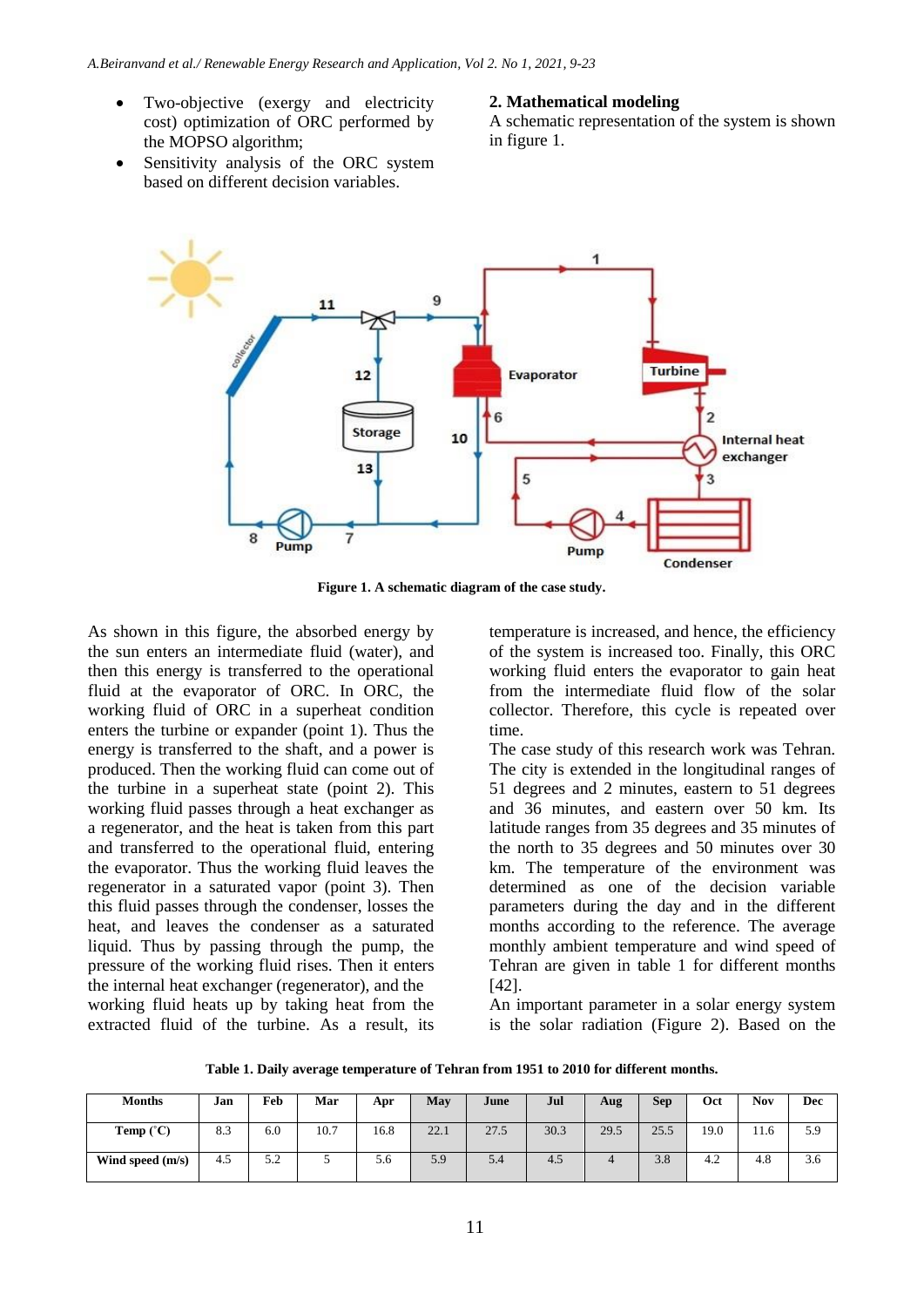reference [24], the amount of the radiation intensity in Tehran can be observed over a year.



**[24].**

The specifications of a solar flat collector and storage tank are shown in table 2.

| No. | <b>Specification</b>                    | Uint           | <b>Value</b> |
|-----|-----------------------------------------|----------------|--------------|
|     | Length of flat plate solar<br>collector | m              | 1.57         |
| 2   | Width of flat plate solar collector     | m              | 0.8          |
| 3   | Number of pipes                         |                | 80           |
| 4   | Diameter of pipes                       | m              | 0.127        |
| 5   | Storage tank volume                     | m <sup>3</sup> |              |
| 6   | $\varepsilon_{\rm p}$                   |                | 0.96         |
|     | $\varepsilon_{a}$                       |                | 0.96         |

**Table 2. Specifications of a solar flat collector.**

The rate of the absorbed energy by the solar flat plate collector is obtained by the following equations [43]:

$$
S = I_{b}R_{b}(\tau\alpha)_{b} + I_{d}(\tau\alpha)_{d}\frac{(1 + \cos \beta)}{2} +
$$
  
(I<sub>b</sub> + I<sub>d</sub>)( $\tau\alpha$ )<sub>g</sub> $\rho_{g}\frac{(1 + \cos \beta)}{2}$  (1)

In equation (1), the indices b, d, and g are due to the direct radiation, scattered radiation from the sky, and scattered radiation due to the reflection of the ground surface. I is the intensity of radiation on the horizontal surface by considering the effect of the environment dust, which is calculated based on the Reference [44].

The constant values that are determined by the experimental results are multiplied by the amount of radiation intensity, and ultimately, the amount of these quantities is determined. Moreover, τα is the transmission absorption coefficient,  $β$  is the solar collector slope, and  $\rho_{\rm g}$  is the reflection coefficient of the Earth's surface that it is equal to 0.93.  $R_b$  is a dimensionless parameter, and represents the scattered radiation of the sky, and is expressed as follows [43,44]:

$$
R_b = \frac{\cos \theta}{\cos \beta} \tag{2}
$$

In this case, ɵ is the angle of the sunlight with the collector surface. The scattered radiation is calculated as follows [43]:

 $(2)$ 

$$
\frac{I_d}{I_t} = \begin{cases}\n1 - 0.09k_T k_T < 0.22 \\
0.9511 - 0.1604 k_T + 4.388 k_T^2 0.22 < k_T < 0.8 \\
-16.638 k_T^2 + 12.336 k_T^4 \\
0.165 k_T > 0.8\n\end{cases}
$$

In this case,  $k_T$  is dimensionless, and is the average monthly clearance coefficient.

The general heat loss of the collector is obtained by the following equation [43]:

$$
\dot{Q}_{\text{Loss}} = U_{\text{L}} A (T_{\text{p}} - T_{\text{a}}) \tag{4}
$$

In the above equation, U\_L is the total heat transfer coefficient, A is the collector area, and Ta is the ambient temperature. In order to obtain the total heat transfer coefficient, the following relationship exists [43]:

$$
U_{L} = U_{t} + U_{b} + U_{e}
$$
 (5)

U<sup>e</sup> and U<sup>b</sup> are the total heat transfer from the sides and the bottom, respectively, and  $U_t$  is the overall heat transfer coefficient from above the collector, which is calculated by the following equation [43].

$$
U_{t} = \frac{C}{T_{p}} \left(\frac{T_{p} - T_{a}}{1 + f}\right)^{0.33} + \frac{1}{h_{w}}
$$
  
+ 
$$
\frac{\sigma (T_{p}^{2} + T_{a}^{2})(T_{p} + T_{a})}{\frac{1}{\epsilon_{p}} + 0.05(1 + \epsilon_{p}) + \frac{1 + f}{\epsilon_{c}} - 1}
$$
(6)

In the above equation,  $h_w=2.6 + 3V_{wind}$  is the forced heat transfer coefficient between the glass cover exposed to ambient air, which is determined in terms of wind speed (V<sub>wind</sub>). Also  $\varepsilon_p$  and  $\varepsilon_c$  are the diffusion coefficients for the absorption plate and the glass cover for infrared radiation, respectively. Also σ is the Stephen Boltzmann's constant. The parameters C and f are calculated by the following equations [43]:

$$
C=365.9(1-0.00883\beta+0.0001298\beta)
$$
\n(7)  
\n
$$
6.1.991(1-0.04k+0.0005k)
$$

$$
f = 1.091(1 - 0.04h_w + 0.0005h_w)
$$
 (8)

β is the solar collector slope. The amounts of  $U_e$ and  $U_b$  are calculated as follow [43]:

$$
U_b = \frac{k_b}{I_b} \tag{9}
$$

$$
U_e = \frac{\dot{k}_e}{L_e}
$$
 (10)

In the above equations,  $L_b$  and  $k_b$  are the width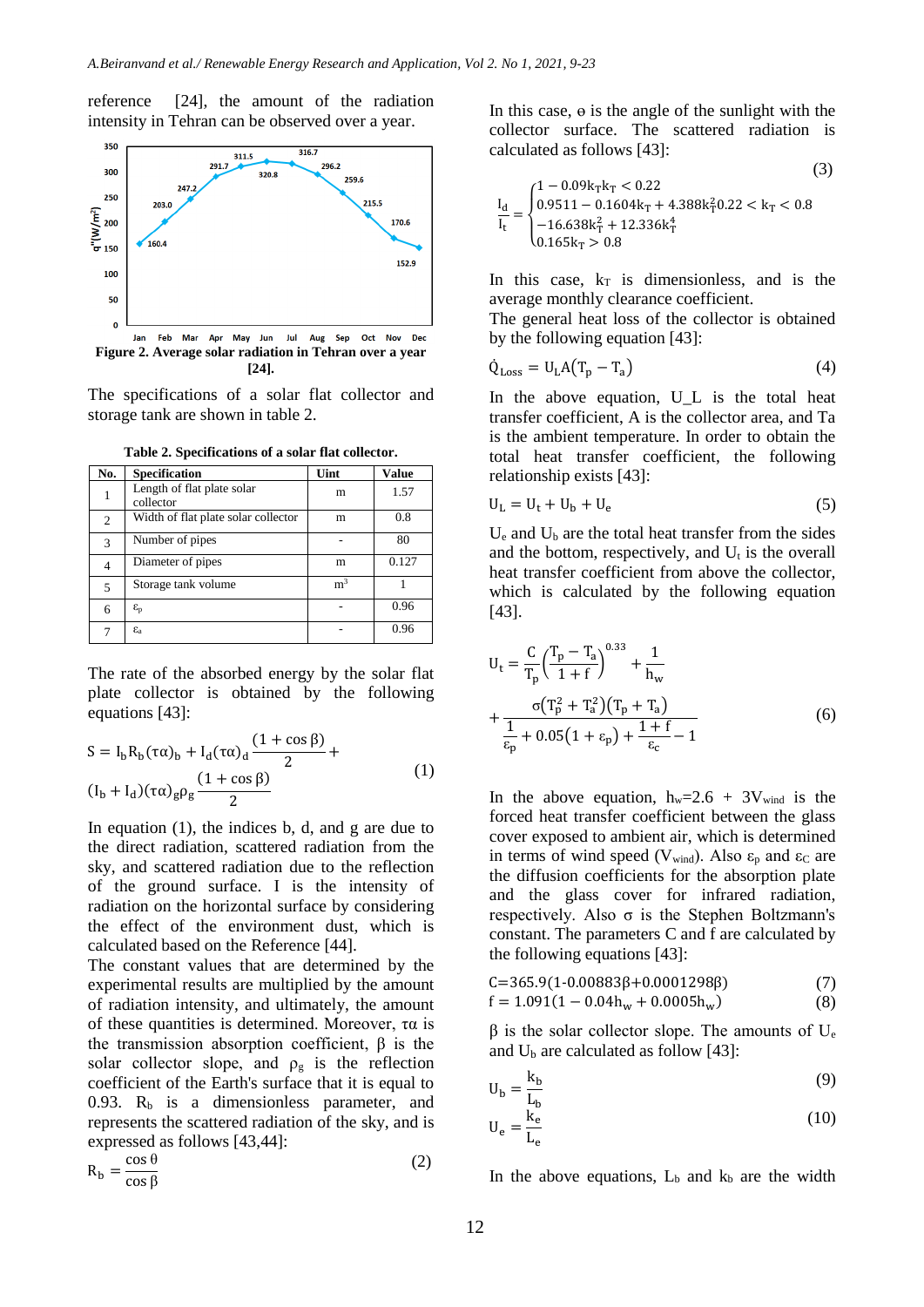and thermal conductivity coefficients of the insulation plate located below the absorbent plate, respectively. Also Le and  $k<sub>e</sub>$  are the thickness and thermal conductivity coefficient insulation plate that is located on the sides of the absorbent plate. The useful heat gain rate and plate temperature are calculated by the following equations [43]:

$$
\dot{Q}_{SC} = AF_R(I_t(\tau \alpha) - U_L(T_i - T_a))
$$
\n(11)

$$
T_{p} = T_{i} + \frac{Q_{SC}}{AF_{R}U_{L}}(1 - F_{R})
$$
\n(12)

It, τα, Ti, and A are the direct radiation flux on the slope plate, transmission absorption coefficient, temperature of the fluid to the collector, and collector area, respectively. Also,  $F_R$  is the harvesting factor of the collector, and it is calculated by the following equation [43]:

$$
F_R = \frac{\text{mCp}}{\text{AU}_L} \left[ 1 - e^{-\left(\frac{U_L F^{'A}}{\text{mCp}}\right)} \right]
$$
(13)

In this equation, m ̇ and Cp are the mass flow rates of water entering the collector and specific heat at a constant pressure of water, respectively. Also F' is an efficiency coefficient of the collector, which is calculated by the following equation [43]:

$$
F' = \frac{\frac{1}{U_L}}{W \left[ \frac{1}{U_L (D_o + W - D_o) F} + \frac{1}{C_b} + \frac{1}{\pi D_i h_{fi}} \right]}
$$
(14)

In the above relation,  $W$ ,  $D_i$ , and  $D_o$  are the distance between the pipes in the collector, inner diameter, and outer diameter of the fluid tube. Also  $C_b = 0.027$  and  $h_{fi}$  are the conduction coefficients of the substances that connect the tube to the absorber plate and the heat transfer coefficient of fluid, respectively. The last parameter is calculated according to the Chininskian relation[45]. The energy conservation equations for ORC are in table 3[45].

**Table 3. Conservation of energy equation energy and exergy for ORC.**

| No.          | Equipment                  | <b>Energy Equation</b>                                         |
|--------------|----------------------------|----------------------------------------------------------------|
|              | Pump                       | $W_p = m_1(h_5 - h_4)$                                         |
| C            | Evaporator                 | $\dot{Q}_E = \dot{m}_5(h_1 - h_6)$                             |
| $\mathbf{3}$ | Condenser                  | $Q_c = m_1(h_3 - h_4)$                                         |
| 4            | Internal heat<br>exchanger | $Q_{\text{IHE}} = \dot{m}_2(h_3 - h_2) = \dot{m}_5(h_6 - h_5)$ |
|              | Turbine                    | $\dot{w}_T = \dot{m}_1(h_1 - h_2)$                             |

In the table above,  $\dot{m}$  is the fluid mass flow rate,  $\dot{W}$  and  $\dot{Q}$  are the rates of output work and heat transfer, respectively, and h (J⁄kg) is the enthalpy. Also the sub-titles P, T, C, E, and IHE represent the pump, turbine, condenser, evaporator, and internal heat exchanger, respectively. The points are also shown in figure 1.

Also the heat transfer rate of the solar collector can be obtained by the following equation [45]:

$$
\dot{Q} = U \cdot A \cdot LMTD \tag{15}
$$

where U, A, and LMTD are the heat transfer coefficient, area of the heat exchanger, and logarithmic mean temperature difference, respectively [45].

The logarithmic mean temperature difference is defined as:

$$
LMTD = \frac{\Delta T_A - \Delta T_B}{\ln(\frac{\Delta T_A}{\Delta T_B})}
$$
(16)

In this model, the reservoir tank is a storage tank with water fluid. The returned fluid from the collector and the fluid entering from the hot water are completely mixed. The heat loss of the storage tank is calculated based on the defined efficiency  $(\eta_{TST})$  by the Reference [46].

Therefore, by uniformly assuming the fluid temperature in the tank and neglecting the potential and kinetic energy, the energy conservation to the storage tank is calculated as follows [46]:

$$
mC_p \frac{dT}{dt} = \eta_{TST}(\dot{Q}_{net})
$$
 (17)

where T is the mean temperature of the storage tank, m is the stored mass inside the tank, t represents the time, and  $\dot{Q}_{\text{net}}$  is the net heat transfer of the tank.

Exergy can be separated into four parts. The physical exergy and chemical exergy are two important types of exergy. In this work, the two components of kinetic exergy and potential exergy are neglected. By application of the first and second laws of thermodynamics, the following exergy equilibrium is found [47-50]:

$$
\dot{\mathbf{E}}\mathbf{x}_{Q} + \sum_{i} \dot{\mathbf{m}}_{i} \mathbf{e} \mathbf{x}_{i} = \sum_{e} \dot{\mathbf{m}}_{e} \mathbf{e} \mathbf{x}_{e} + \dot{\mathbf{E}} \mathbf{x}_{W} + \dot{\mathbf{E}} \mathbf{x}_{D}
$$
(18)

where  $\dot{E}x_0$ ,  $\dot{m}_i$ , and  $ex_i$  are the heat transfer exergy flow, inlet mass flow rate, and specific exergy for i stream. Also  $\dot{m}_e$ , ex<sub>e</sub>,  $\dot{E}x_W$ , and  $\dot{E}x_D$ are the outlet mass flow rate and specific exergy, exergy flows of the work, and rate of exergy destruction, respectively.

The physical exergy of a stream i is defined as follows [51,47].

$$
ex = (h_i - h_0) - T_0(s_i - s_0)
$$
 (19)

In the above equation,  $ex$ ,  $h_i$ ,  $h_0$ ,  $T_0$ ,  $s_i$ , and  $s_0$  are the specific exergy, inlet enthalpy of the enthalpy of fluid at reference conditions, ambient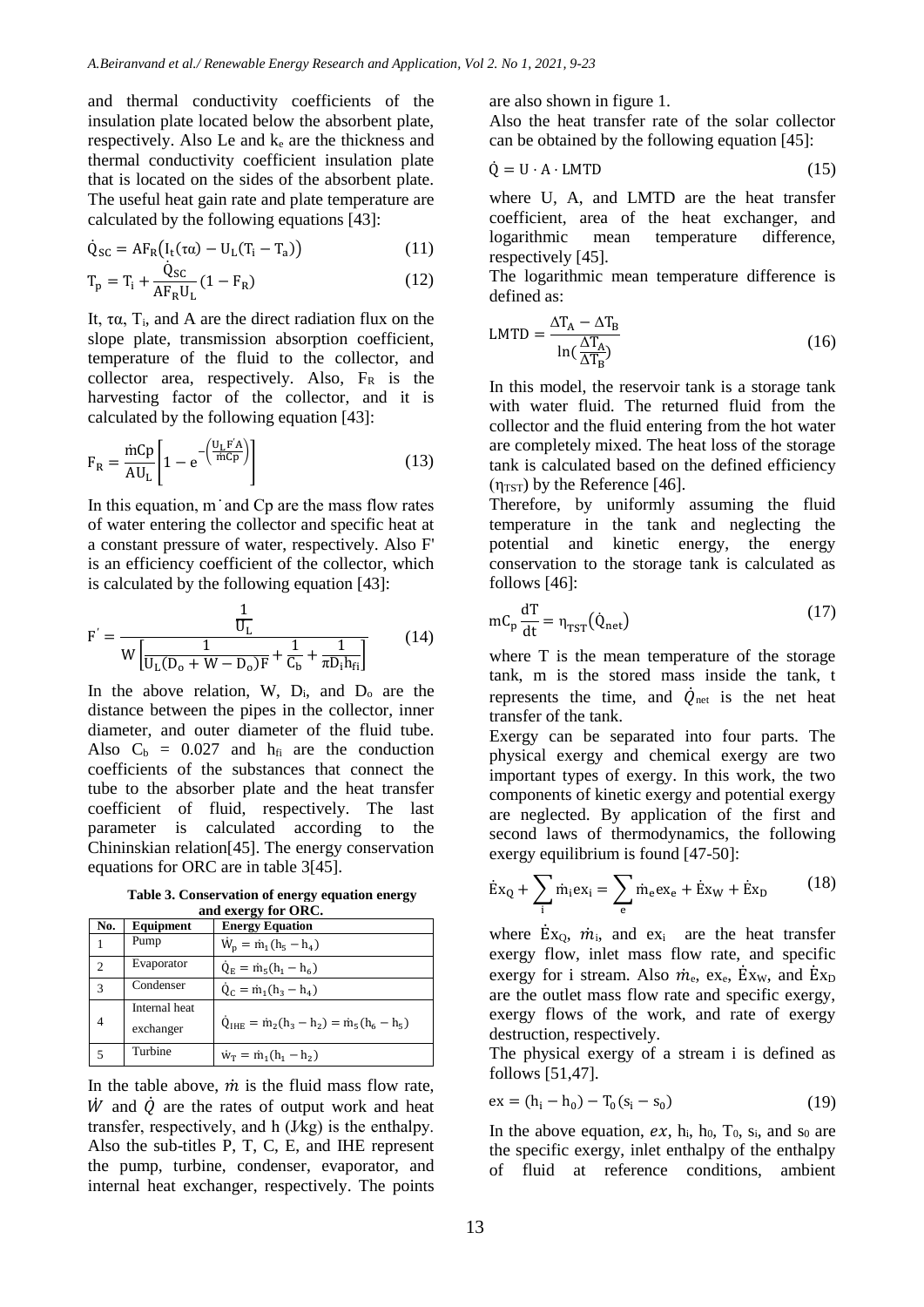temperature, entropy of stream i, and entropy at the reference condition, respectively. Table 4 shows the exergy balance equation for various components of a cycle.

**Table 4. Exergy balance equations for various cyclic components.**

| No. | Equipment                  | <b>Exergy Equation</b>                                                                                                                                                                      |
|-----|----------------------------|---------------------------------------------------------------------------------------------------------------------------------------------------------------------------------------------|
| 1   | Pump                       | $\dot{m}_1$ (ex <sub>5</sub> – ex <sub>4</sub> ) + $\dot{W}_P$                                                                                                                              |
| 2   | Evaporator                 | $\left( \left( 1 - \frac{T_0}{T_E} \right) \dot{Q}_E + \dot{m}_6 e x_6 \right) \left( 1 - \frac{T_0}{T_E} \right) \dot{Q}_E +$<br>$\dot{m}_1$ ex <sub>1</sub> – $\dot{m}_6$ ex <sub>6</sub> |
| 3   | Condenser                  | $\left(1-\frac{T_0}{T_c}\right)\dot{Q}_C + \dot{m}_3ex_3 - \dot{m}_4ex_4$                                                                                                                   |
| 4   | Internal heat<br>exchanger | $T_0$ [m <sub>5</sub> (ex <sub>6</sub> – ex <sub>5</sub> ) + m <sub>2</sub> (ex <sub>3</sub> – ex <sub>2</sub> )]                                                                           |
| 5   | Turbine                    | $T_0$ m <sub>1</sub> (ex <sub>1</sub> – ex <sub>2</sub> ) – $W_T$                                                                                                                           |
| 6   | Solar<br>Collector         | $I_g \times A \left[1 + \frac{1}{3} \left(\frac{T_a}{T_{\text{max}}}\right)^4 - \frac{4}{3} \left(\frac{T_a}{T_{\text{max}}}\right)\right]$                                                 |

In the table above,  $TE(K)$  and  $TC(K)$  are the evaporator and condenser temperatures, respectively.  $T_{sun}$  is the sun temperature of  $6,000$  $(K)$ , and  $T_{ambn}(K)$  is the ambient temperature.

The first and second efficiencies based on the thermodynamic laws are calculated by the subsequent relationships:

$$
\eta_{\rm I} = \frac{\dot{W}_{\rm T} - \dot{W}_{\rm P}}{\dot{Q}_{\rm E}}\tag{20}
$$

$$
\eta_{II} = \frac{\dot{W}_{T} - \dot{W}_{P}}{I_{g} \times A \left[ 1 + \frac{1}{3} \left( \frac{T_{a}}{T_{sun}} \right)^{4} - \frac{4}{3} \left( \frac{T_{a}}{T_{sun}} \right) \right]}
$$
(21)

The price of the produced electricity for the cycle is calculated by [52]:

$$
C_{E} = \frac{CI \frac{i(1+i)^{L}}{(1+i)^{L} - 1} + C_{OM}}{8760(W_{T} - W_{P})}
$$
(22)

cost, L is the equipment lifetime in terms of year, and i is the interest rate. The maintenance and operation costs are 4% of the initial installment cost.

The price functions of the main equipment can be calculated from table 5 [53-55].

**Table 5. Cost of purchase and installation of different cycle equipment**

| <b>Equipment Name</b> | суск сдигршент<br>Unit          | <b>Cost function</b>           |
|-----------------------|---------------------------------|--------------------------------|
|                       |                                 |                                |
| Turbine               | \$                              | $2237(w_T)^{0.41}$             |
| Pump                  | \$                              | $1026(\frac{W_p}{300})^{0.25}$ |
| Condenser             | S                               | 0338.6A                        |
| Evaporator            |                                 | $216.6 + 353.4A$               |
| Solar collector       | $\frac{\text{m}^2}{\text{m}^2}$ | 355                            |

The characteristics of the working fluid are shown in table 6 [56]. The working fluid in this research work is R123. The positivity of the slope in R123 makes it possible to reduce the pressure of the condenser. In this manner, a two-phase flow cannot be produced, so there is no damage to the turbine. As a result, there is no need to superheat the fluid, resulting in low cost for evaporator due to reducing the size of the heat exchanger. For dry fluids with a positive gradient of saturated vapor curve, IHE can be used to increase the cycle efficiency. This consideration was assumed in this research work. As the pressure of the condenser is higher than the atmospheric pressure, it reduces the costs, and an ejector is not required. A higher pressure than the atmospheric pressure prevents air leakage into the system, and there is no escaping of R123 by good sealing. The low pressure of the evaporator in comparison with water is another feature of using R123, which reduces the complexity of the system. The chemical stability at high temperatures is another characteristic of using R123 as a working fluid.

| <b>GWP</b><br>$(100 \text{ year})$ | ODP  | <b>ALT</b><br>(vear) | Safety<br>degree<br><b>ASHRAE</b> | Critical<br><b>Pressure</b><br>(MPa) | Critical<br><b>Temperature</b><br>Έ | <b>Boiling</b><br>point<br>(K | <b>Molecular mass</b><br>kg<br>kmol | Fluid            |
|------------------------------------|------|----------------------|-----------------------------------|--------------------------------------|-------------------------------------|-------------------------------|-------------------------------------|------------------|
| $\overline{\phantom{a}}$           | 0.02 | 1.3                  | B1                                | 3.662                                | 456.83                              | 300.97                        | 152.93                              | R <sub>123</sub> |
|                                    |      |                      |                                   |                                      |                                     |                               |                                     |                  |

In the above equation, C is the initial installation **3. Multi-objective particle swarm optimization algorithm**

The bird migration algorithm is a set of optimization algorithms that operate based on the random population generation. In this algorithm, the behavior of a massive group of birds or groups of fish is simulated [57-60].

Every member (particle) of this group is defined by the position vectors and velocity vector in a search space. In each iteration, the new position of

the particles is defined based on the position and velocity vectors in a search space.

At each time interval, the new position of each particle is found based on the current velocity vector. Also the new position of all particle and the best position of the best particle in the group in the search domain are updated every time [57- 59].

The algorithm is initially defined for the continuous and discrete parameters. This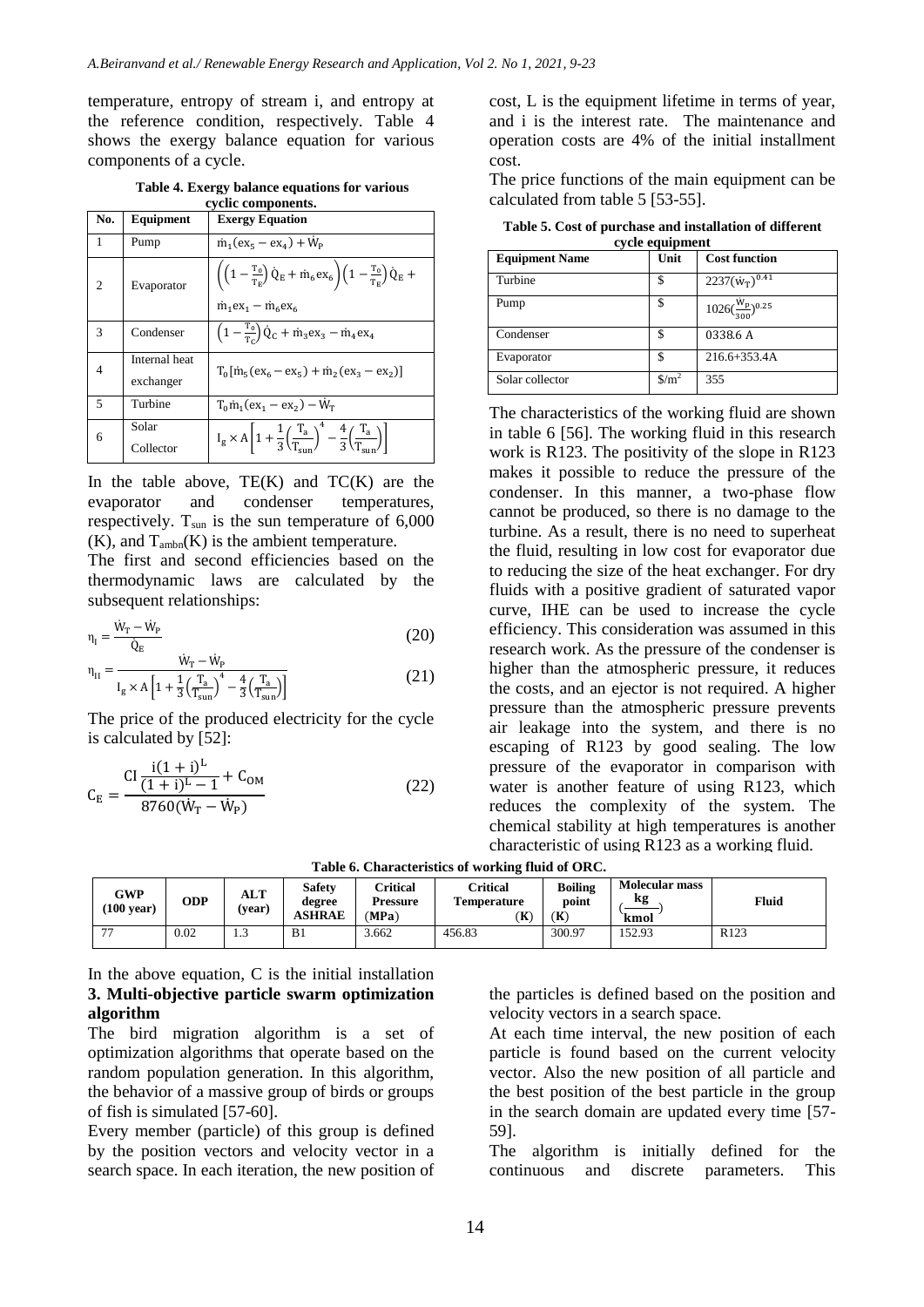algorithm is extended to a discrete state condition. This algorithm is also used for one or several objective functions [57-59]. Figure 3 shows a flowchart of the bird migration algorithm [61].



**Figure 3. A bird migration algorithm flowchart.**

### **4. Results and Discussion**

In this research work, a program was written in the MATLAB software. The Refprop software was used to calculate the fluid properties. The results obtained from this work were compared with the results of the Reference [62] for validation. In this comparison, the cycle of that reference was simulated, and the results were compared. Tables 7 and 8 show the results of this comparison. Table 9 shows the values of the thermodynamic properties at different points in the cycle. The optimization process was carried out between the upper and lower limits of the variables of the cycle. The limitation of these variables is shown in table 10.

The objective function of optimization is as follows:

$$
C_E \& \eta_{II} \tag{23}
$$

Figure 4 represents the Pareto chart.

As it can be seen in this figure, three points are highlighted on the Pareto graph, shown as A, B, and C. Point A has the lowest electricity price and exergy efficiency, whereas point B has an average value of electricity price and exergy efficiency. Finally, point C has the highest electricity price and exergy efficiency. The other values for the points A, B, and C are presented in table 11.

Figure 5 shows the variation in the exergy and thermal efficiencies of ORC in terms of the pressure of the evaporator. As it can be seen in the figure, by increasing the pressure of the evaporator, the exergy and thermal efficiencies are increased. The exergy destruction and net produced power by ORC are shown in figure 6. Comparison of these two figures show, as the exergy destruction of the cycle is decreased, the exergy efficiency of the cycle is increased. It is also possible to observe that the cycle thermal efficiency is improved by taking the heat and increasing power production. Increasing the pressure due to the saturation state at the entrance of the turbine causes an increase in the temperature. The limiting input of hot water is one of the basic constraints in determining the pressure of the evaporator.

Figure 7 shows the exergy destruction for each component versus the evaporator pressure. It can be observed that the evaporator and condenser components have the highest exergy destruction. This is due to the entropy generation caused by the temperature difference between the hot and cold flows.

Figure 8 shows the exergy efficiency of each component. It can be observed that the two components have the highest exergy destructions, and have the lowest exergy efficiencies.

One of the economic parameters is the total annual cost for each equipment. This parameter is obtained by adding the sum of the normalized and utilization costs. The normalized cost is the cost of the equipment that is divided over the useful life of the equipment. Figure 9 shows the variation in this parameter in terms of the evaporator pressure. As the temperature of the absorbed heat in the evaporator increases, the cost of this equipment is increased too. Moreover, by increasing the pressure and temperature of the fluid flow at the turbine entrance, the cost of this equipment is increased. It can be concluded that as the evaporator pressure increases, the cost and efficiency are increased too.

Another important parameter is the pressure of the condenser. which plays a crucial character in the cycle efficiency as well as the power generation. In the cycles that deal with water and steam, the pressure of the condenser is an important parameter in increasing the lifetime of the turbine. In ORC with dry fluids, as it is stated, the turbine output is in the superheat section. As a result, this parameter can be reduced but the limitation of the cold thermal source is one of the constraints governing the condenser pressure.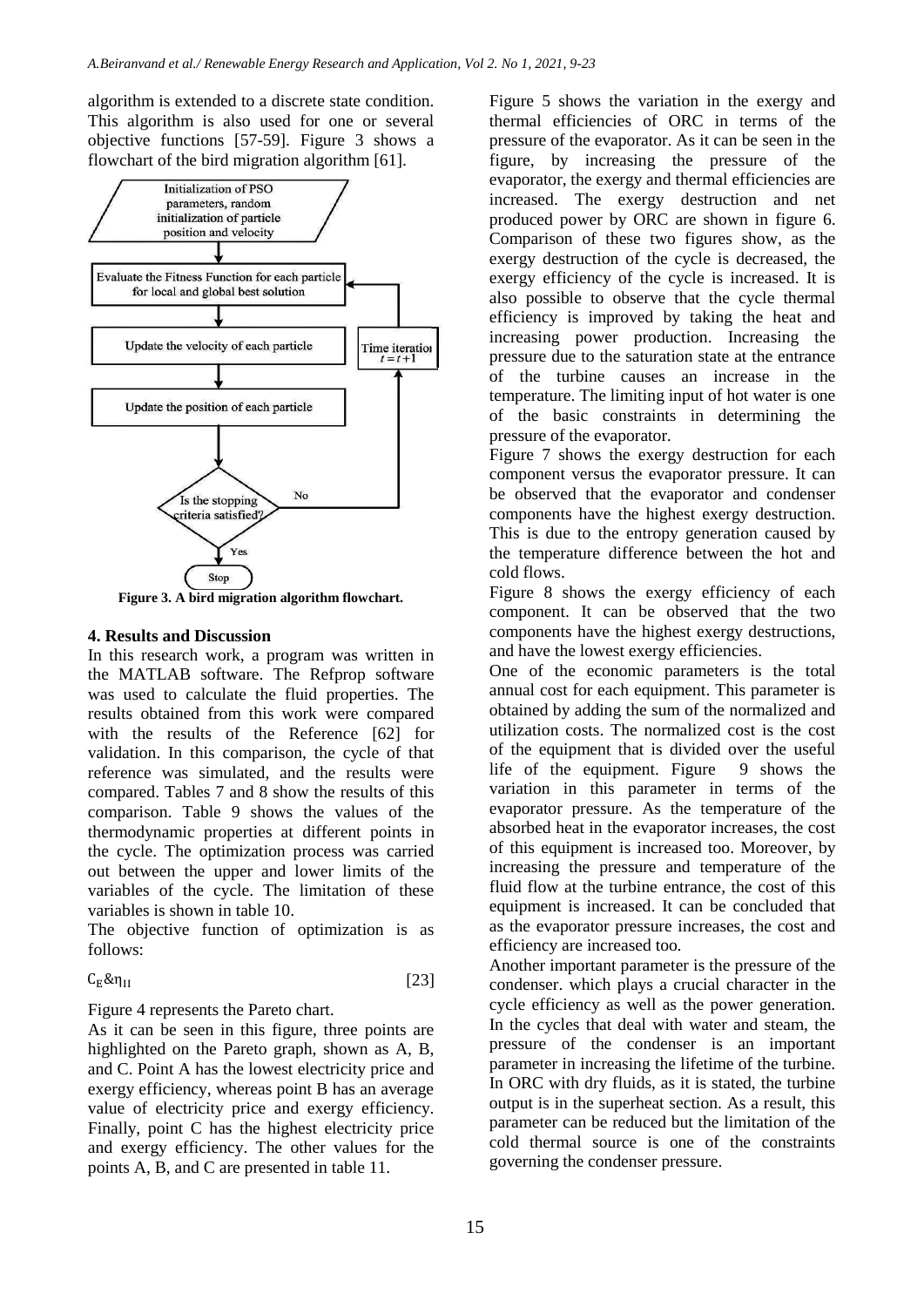In most organic fluids, which are used as refrigerants by reduction of the pressure, causes temperature reduction. Thus it requires a lower thermal resource to condense the desired fluid. As the pressure of the condenser increases, the power of the system is reduced. Thus it directly affects the exergy efficiency of the entire system, and leads to its reduction. This cycle is used just for power generation so that the exergy efficiency of the whole cycle is in agreement with the exergy efficiency of ORC. It should be noted that lower condenser temperatures are caused by lower condenser pressures (see figure 10). The reduction of the inlet temperature throughout the evaporator causes the rise of the heat absorption.

| Table 7. Energy and exergy validation for this research work with Reference [62]. |  |
|-----------------------------------------------------------------------------------|--|
|-----------------------------------------------------------------------------------|--|

| <b>Points</b> | $T (^{\circ}C)$ |                 | <b>Error</b><br>$(\%)$ |                | P(MPa)          |     | ex (kJ/kg)     |                 | <b>Error</b><br>$(\%)$ |
|---------------|-----------------|-----------------|------------------------|----------------|-----------------|-----|----------------|-----------------|------------------------|
|               | Present         | <b>Safarian</b> |                        | <b>Present</b> | <b>Safarian</b> |     | <b>Present</b> | <b>Safarian</b> |                        |
|               | study           |                 |                        | work           |                 |     | work           |                 |                        |
|               | 25              | 25              |                        | 0.044          | 0.048           | 9.0 | 0              |                 |                        |
|               | 25              | 26.1            | 4.4                    | 2.5            | 2.5             |     | 1.84           | 1.77            | 3.8                    |
|               | 50.78           | 55              | 8.3                    | 2.5            | 2.5             |     | 3.7            | 4.14            | 9.8                    |
|               | 193.67          | 195             | 0.6                    | 2.5            | 2.5             |     | 63.28          | 64.02           | 1.1                    |
|               | 85.1            | 92              | 8.1                    | 0.044          | 0.048           | 9.0 | 4.7            | 5.08            | 8.0                    |
| $\theta$      | 52.28           | 56              | 7.1                    | 0.044          | 0.048           | 9.0 | 1.6            | 1.73            | $8 -$                  |

**Table 8. Comparison of some important parameters of this research work with Reference [62].**

| <b>Parameter</b>               | Unit          | <b>Present work</b> | Safarian [62] |
|--------------------------------|---------------|---------------------|---------------|
| Evaporator heat transfer       | kW            | 252                 | 252           |
| Condenser heat transfer        | kW            | 188                 | 196           |
| Turbine power generation       | kW            | 54.4                | 56.5          |
| Pump power generation          | kW            | 2.00                | 1.2           |
| Net power                      | kW            | 52.37               | 54.3          |
| Thermal efficiency             | $\frac{0}{0}$ | 20.78               | 21.5          |
| Mass flow rate (organic fluid) | kg/s          | 1.10                | 1.15          |

### **Table 9. Energy and exergy values at different points of the cycle.**

| Point           | $T(^{\circ}C)$ | P(kPa) | $\mathbf X$ | $h$ (kJ/kg) | $s$ (kJ/kg.K) | Ex (kW)  |
|-----------------|----------------|--------|-------------|-------------|---------------|----------|
| $\overline{1}$  | 72.15          | 400    | 1           | 426.5       | 1.681         | 23.89    |
| $\mathcal{L}$   | 48.32          | 150    | 1>          | 413.4       | 1.691         | 15.54    |
| $\mathcal{R}$   | 39.08          | 150    | 1           | 406.6       | 1.67          | 15.31    |
| $\overline{4}$  | 39.08          | 150    | $\Omega$    | 240.9       | 1.139         | 11.41    |
| $\sqrt{5}$      | 39.22          | 400    | $\Omega$    | 241.1       | 1.14          | 11.5     |
| - 6             | 45.67          | 400    | $\theta$    | 248         | 1.161         | 11.71    |
| $7\phantom{.0}$ | 67.78          | 150    | $\Omega$    | 283.7       | 0.9277        | 11.84    |
| -8              | 67.78          | 200    | $\Omega$    | 283.7       | 0.9277        | 11.84    |
| - 9             | 89.88          | 150    | $\Omega$    | 376.4       | 1.191         | 26.07    |
| Water in        | 25             | 100    | $\Omega$    | 104.8       | 0.367         | $\Omega$ |
| Water out       | 35             | 100    | $\Omega$    | 146.6       | 0.505         | 1.455    |

|  |  | Table 10. Upper and lower bounds of variables. |  |  |  |
|--|--|------------------------------------------------|--|--|--|
|--|--|------------------------------------------------|--|--|--|

| <b>Parameter</b>                              | <b>Lower bound</b> | <b>Upper bound</b> |
|-----------------------------------------------|--------------------|--------------------|
| $PE$ (kPa)                                    | 300                | 560                |
| $P_C$ (kPa)                                   | 145                | 210                |
| Number of collector units $(1.2 \text{ m}^2)$ | 100                | 300                |
| Turbine is entropic efficiency                | 70                 | 90                 |
| Pump is entropic efficiency                   | 70                 | 90                 |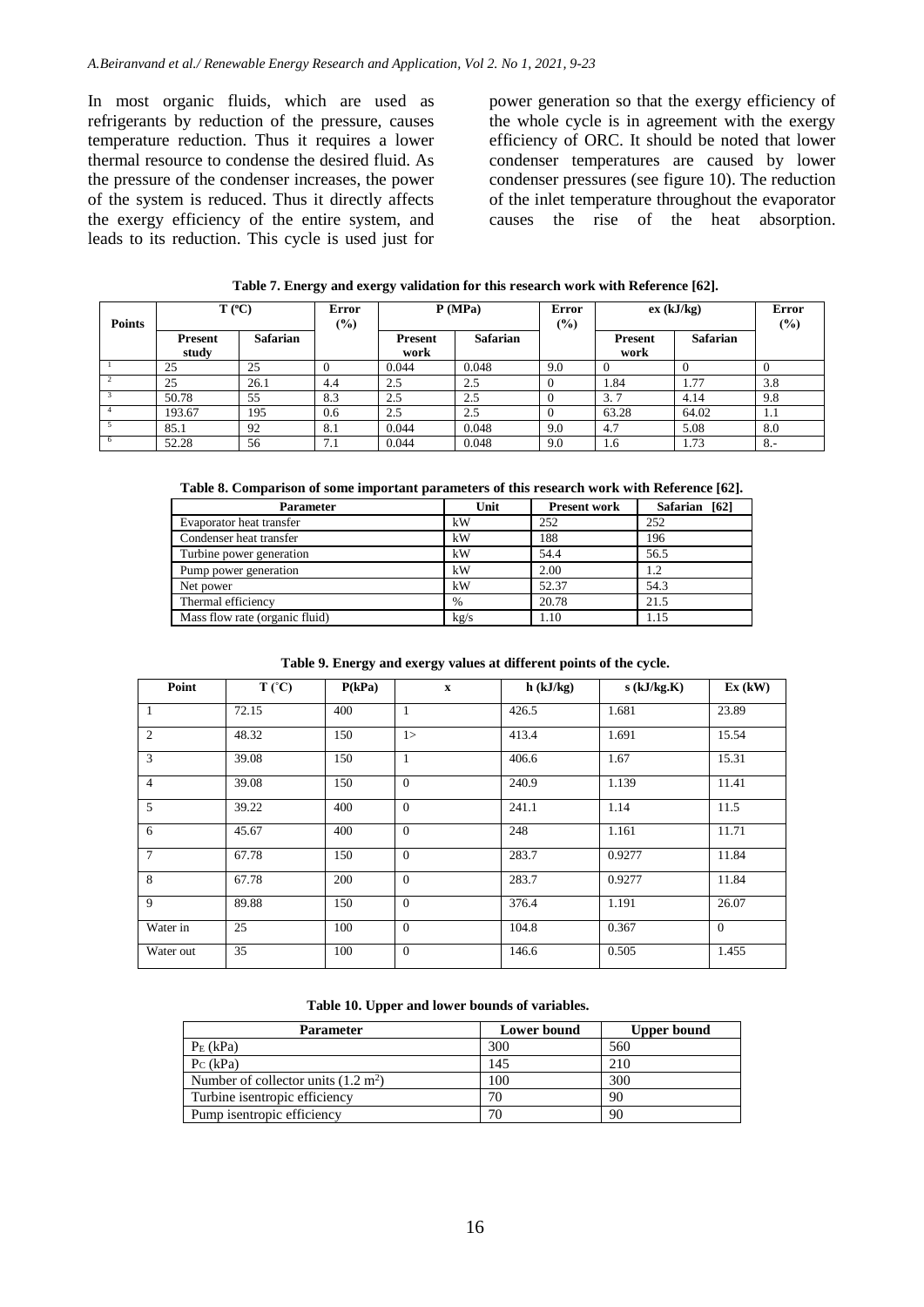

**Figure 4. Pareto graph for the objective functions of exergy efficiency and the electricity price.** 

| <b>Parameter</b>                              | A      | B      | C      |
|-----------------------------------------------|--------|--------|--------|
| $P_{E}$ (kPa)                                 | 425    | 424.6  | 424.0  |
| $P_C$ (kPa)                                   | 145.6  | 145.62 | 145.14 |
| Number of collector units $(1.2 \text{ m}^2)$ | 247    | 155    | 111    |
| Turbine isentropic efficiency                 | 88.8   | 88.54  | 88.98  |
| Pump is entropic efficiency                   | 88.8   | 85.6   | 82.0   |
| $\eta_I(\%)$                                  | 8.42   | 8.36   | 8.39   |
| $\eta_{II}(\%)$                               | 7.83   | 8.95   | 10.29  |
| $C_E$ (\$/kWh)                                | 0.2054 | 0.2353 | 0.2557 |

**Table 11. Values for different variables and objective functions for points A, B, and C.**



**Figure 5. Changes in the energy and exergy efficiencies of ORC versus the evaporator pressure.**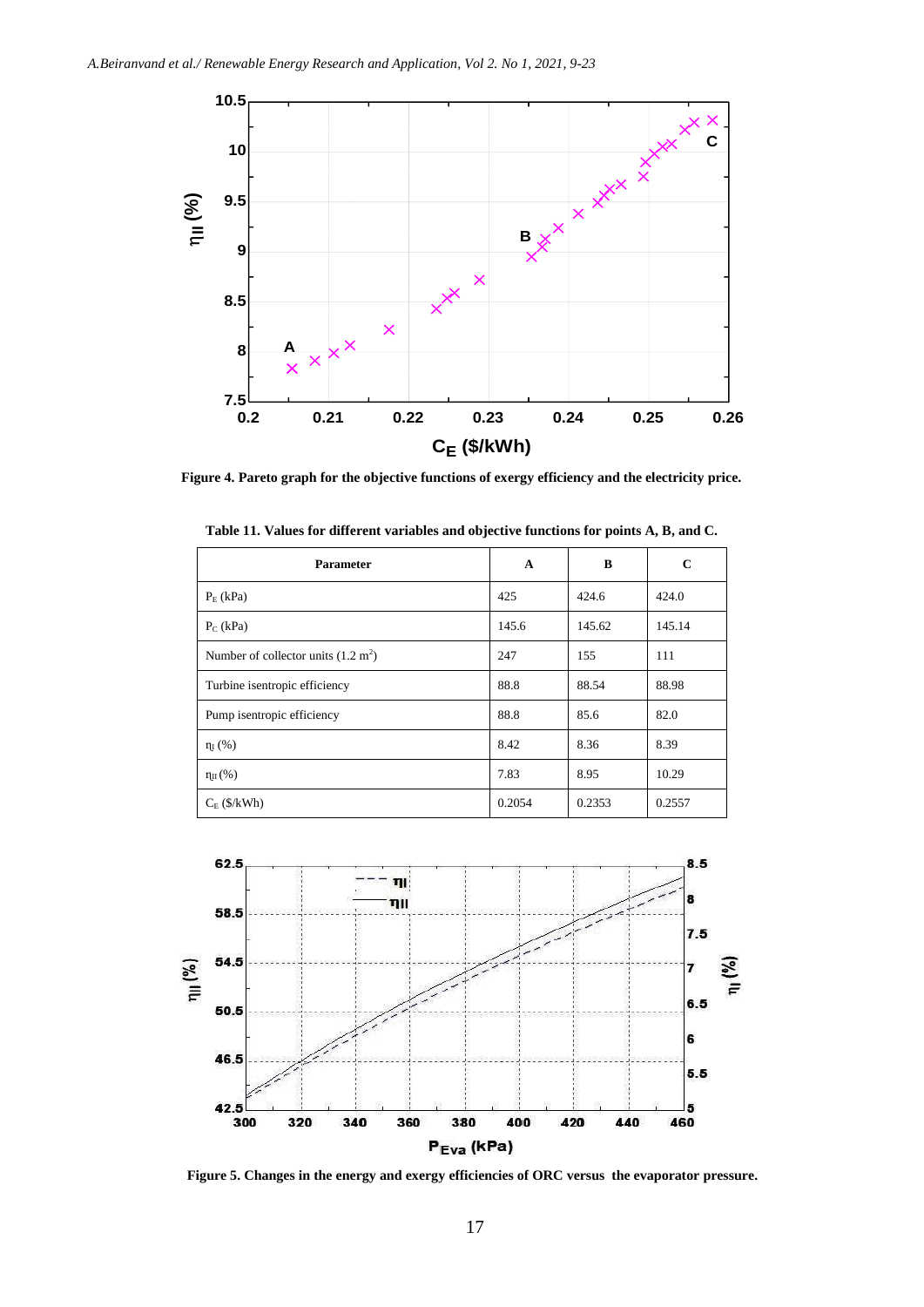

**Figure 6. Changes in the exergy destruction and net produced power by ORC based on the evaporator pressure.**



**Figure 7. Changes in the exergy destruction for the ORC components based on the pressure evaporator.** 



**Figure 8. Exergy efficiency changes of any ORC component based on the evaporator pressure.**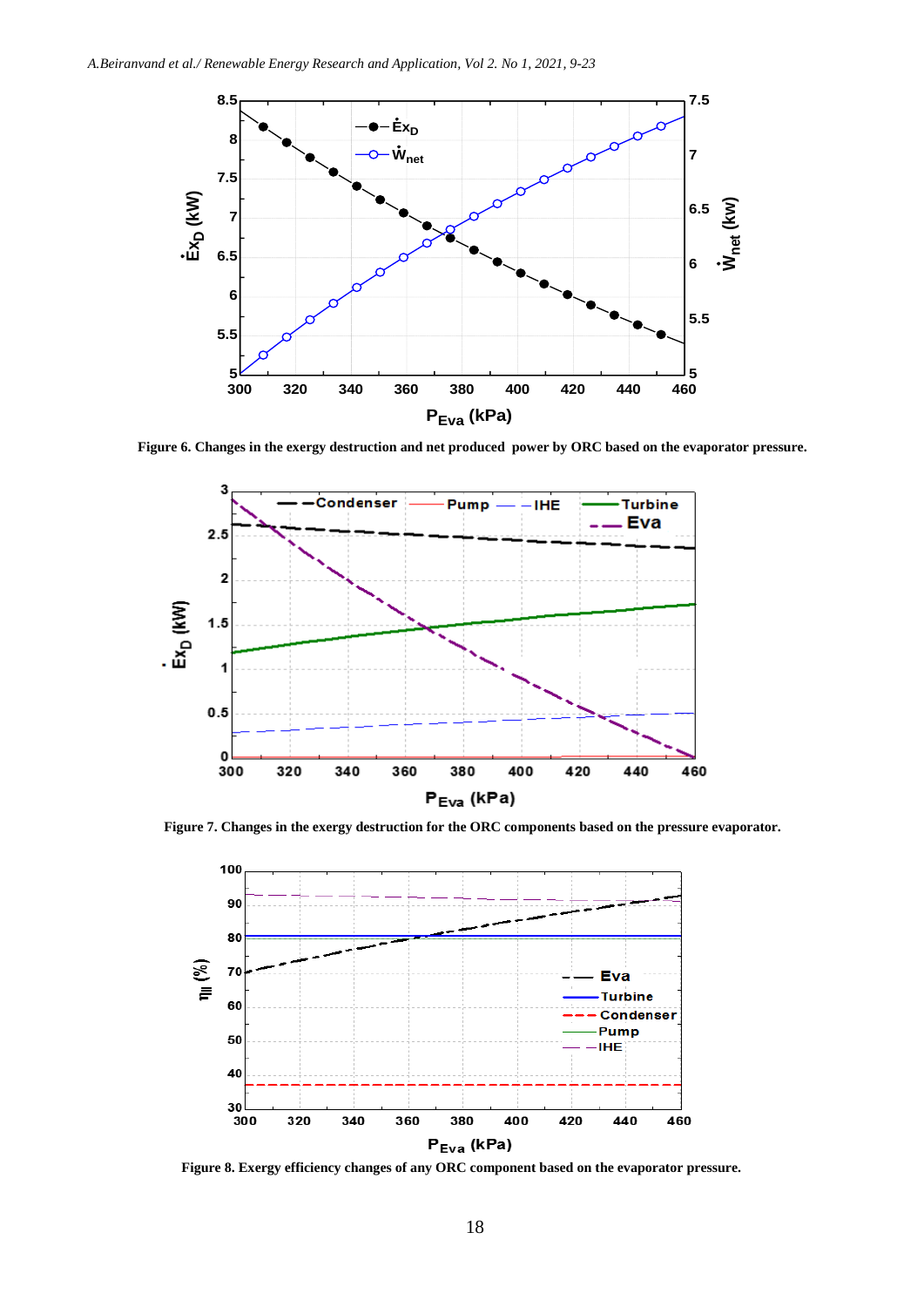

**Figure 9. Changes in the total annual cost of the system with variation in the evaporator pressure.**



**Figure 10. Changes in the total cycle and ORC exergy efficiencies.**

#### **5. Conclusion**

In this research work, the application of a solar ORC with an absorption chiller to supply all energy needs (electrical, heating, and cooling) were examined. In order to comply with this goal, the energy, exergy, and economic simulations of this cycle were investigated. In the meantime, the MOPSO algorithm was applied for optimization of the purposes. In the optimization of this cycle, two objective functions consisting of exergy efficiency and electricity price were examined. In the meantime, the number of variables such as the number of solar panels, isentropic efficiencies of pump and turbine, condenser, and evaporator pressures was considered as a decision variable.

The optimization results revealed that by increasing the exergy efficiency from 7.5% to 10.5%, the price of the produced electricity increased from 0.2 to 0.26 \$/kWh.

The major findings of this work are as follow:

- Application of the solar ORC cycle with absorption chiller (the hybrid system in this work) can supply all the electrical, heating, and cooling loads of a system by a minimum environmental impact and clean (solar) energy;
- Two objective functions consisting of the exergy efficiency and electricity price were plotted on a Pareto-front graph in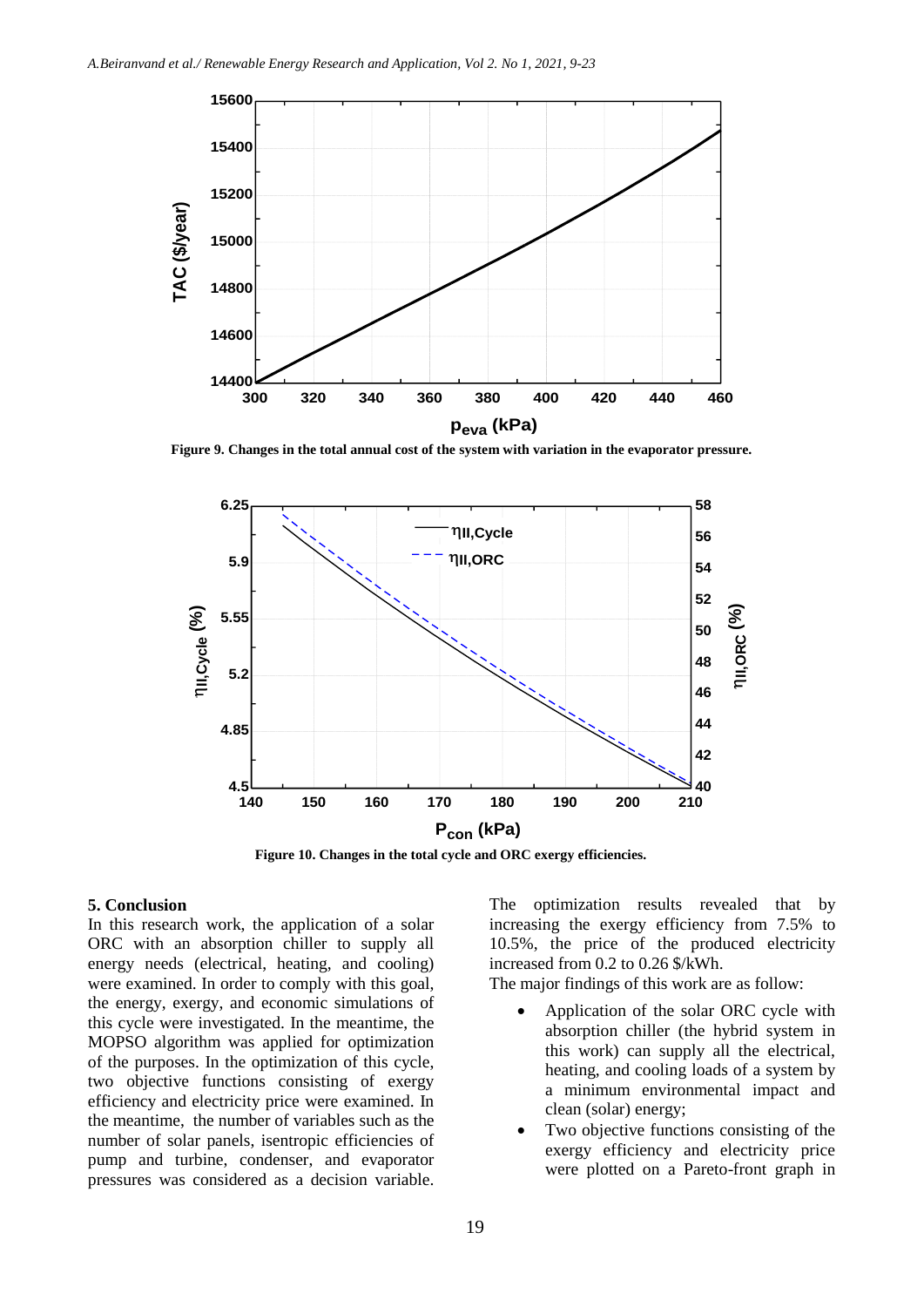order to find out three alternatives (highest, lowest, and medium values for the electricity price and exergy efficiency);

- The pressures of the evaporator and the condenser play an important role in the optimization of the solar ORC;
- The maximum exergy destruction rate is in the evaporator;
- For the future research works, the hydrogen and syngas production of this system by choosing the methanation plant can be used to meet the thermal energy needs of the residential building.

# **Abbreviations and Notations**

| <b>MOPSO</b> | Multi-objective particle swarm |  |
|--------------|--------------------------------|--|
|              | optimization                   |  |
| <b>ORC</b>   | Organic Rankin cycle           |  |
| <b>TAC</b>   | Total annual cost              |  |

## **Nomenclatures**

| Α               | Surface area of collector $(m^2)$           |
|-----------------|---------------------------------------------|
| $c_p$           | Specific<br>heat at<br>a constant           |
|                 | pressure $(J/kg K)$                         |
| $\mathcal{C}$   | Cost (\$), specific parameter in            |
|                 | equation (7)                                |
| $C_{b}$         | Constant parameter (-)                      |
| D <sub>o</sub>  | Tube outside diameter (m)                   |
| $D_i$           | Tube inside diameter (m)                    |
| ex <sub>i</sub> | Specific exergy $(J/kg)$                    |
| Ėx              | Exergy rate (W)                             |
| f               | Specific parameter in equation (8)          |
| $F_R$           | Harvesting factor of the collector          |
|                 | $\left( -\right)$                           |
| $F^{'}$         | Efficiency coefficient of<br>the            |
|                 | collector (-)                               |
| h               | Specific enthalpy (J/kg)                    |
| $h_w$           | Forced heat transfer coefficient (-)        |
| $h_{fi}$        | Heat transfer coefficient of fluid          |
|                 | inside Tube $(W.m^{-1}.k^{-1})$             |
| i               | Interest rate (-), inlet in equation        |
|                 | (11)                                        |
| I               | Intensity of radiation $(W/m^2)$            |
| K               | Thermal conductivity $(W.m^{-1}.K^{-1})$    |
| $k_T$           | Average<br>monthly clearance                |
|                 | coefficient (-)                             |
| L               | Thickness<br>width<br>(m),<br><sub>or</sub> |
|                 | equipment lifetime (Year)                   |
| m               | Mass flow rate $(kg/s)$                     |
| m               | Mass (kg)                                   |
| Q               | Heat transfer rate (W)                      |
| R <sub>b</sub>  | Scattered radiation of the sky (-)          |
| S               | Specific entropy $(J/kg.K)$ ,<br>rate<br>οf |

|   | absorbed energy( $\frac{W}{m^2}$ ) equation (1) |
|---|-------------------------------------------------|
| t | Time $(s)$                                      |
| Τ | Temperature $({}^{\circ}C)$ or $(K)$            |
| U | Heat transfer coefficient $(W.m^{-2}.K^{-1})$   |
|   | $1\lambda$                                      |
| V | Velocity $(m/s)$                                |
| W | Distance between riser tubes (m)                |
| Ŵ | Power (W)                                       |

# **Subscripts**

| pubset ipis   |                                          |
|---------------|------------------------------------------|
| A             | Ambient                                  |
| B             | Back                                     |
| h             | Below or bottom (absorbent plate)        |
| B             | Beam                                     |
| $\mathcal{C}$ | Condenser, specific parameter in         |
|               | Equation $(7)$ , cost $(\$)$ in equation |
|               | (22)                                     |
| D             | Diffusion                                |
| d             | Scattered radiation from the sky         |
| D             | Destruction                              |
| e             | Sides (absorbent plate)                  |
| E             | Evaporator                               |
| f             | Specific parameter in equation (8)       |
| g             | Scattered radiation from<br>the          |
|               | ground                                   |
| H             | Hot fluid                                |
| $h_w$         | Forced heat transfer coefficient         |
| <b>IHE</b>    | Internal heat exchanger                  |
| L             | Loss, life time (year) in equation       |
|               | (22)                                     |
| P             | Pump                                     |
| sun           | Sun                                      |
| t             | Total                                    |
| T             | Turbine                                  |
| wind          | Wind                                     |
|               |                                          |

# **Greek symbols**

| τα                                                      | Transmittance-absorptance                                    |
|---------------------------------------------------------|--------------------------------------------------------------|
|                                                         | $product(-)$                                                 |
| η                                                       | Efficiency (-)                                               |
| $\alpha$                                                | Absorber coefficient (-)                                     |
| β                                                       | Solar collector slope (rad)                                  |
| $\rho_{\rm g}$                                          | Reflection coefficient of the Earth                          |
|                                                         | 's surface, which is equal to 0.93                           |
|                                                         | Emissivity of glass covers (-)                               |
| $\begin{array}{c} \epsilon_g \\ \epsilon_p \end{array}$ | Absorber plate emittance (-)                                 |
| $\sigma$                                                | Stefan-Boltzmann constant<br>$( = )$                         |
|                                                         | $5.67 \times 10^{-8} \frac{\text{W}}{\text{m}^2 \text{K}^4}$ |
| Θ                                                       | Angle of sunlight incidence (rad)                            |

## **6. References**

[1] Ahmadi A, Ehyaei MA. Development of a Simple Model to Estimate Entropy Generation of Earth.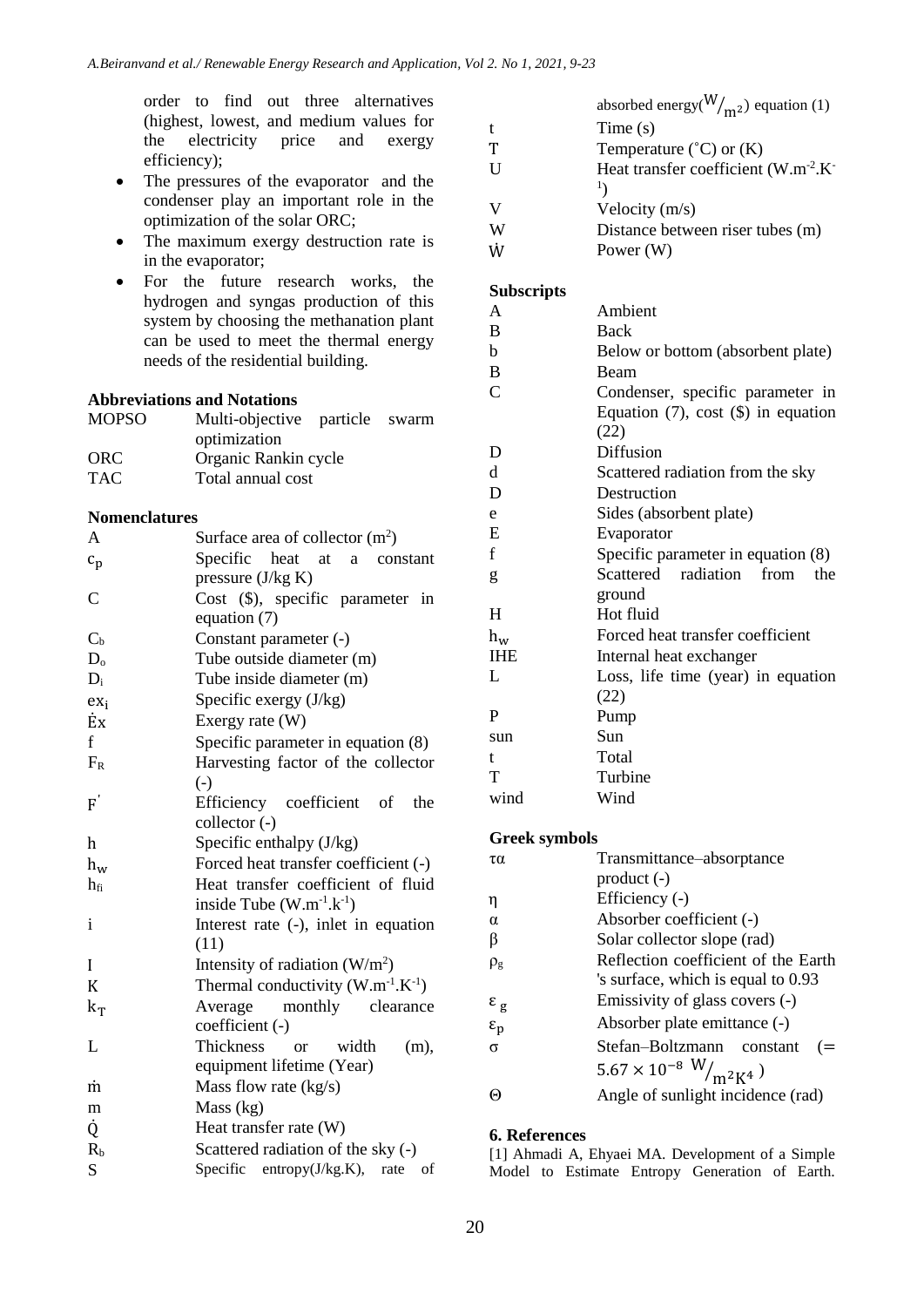Renewable Energy Research and Application. 2020;1(2):135-41.

[2] Majdi Yazdi MR, Ommi F, Ehyaei MA, Rosen MA. Comparison of gas turbine inlet air cooling systems for several climates in Iran using energy, exergy, economic, and environmental (4E) analyses. Energy Conversion and Management. 2020;216:112944.

[3] Ahmadi A, Esmaeilion F, Esmaeilion A, Ehyaei MA, Silveira JL. Benefits and Limitations of Waste-to-Energy Conversion in Iran. Renewable Energy Research and Application. 2020;1(1):27-45.

[4] Darvish K, Ehyaei MA, Atabi F, Rosen MA. Selection of optimum working fluid for Organic Rankine Cycles by exergy and exergy-economic analyses. Sustainability. 2015;7(1115362-83.

[5] Ehyaei MA, Ahmadi A, El Haj Assad M, Rosen MA. Investigation of an integrated system combining an Organic Rankine Cycle and absorption chiller driven by geothermal energy: Energy, exergy, and economic analyses and optimization. Journal of Cleaner Production. 2020;258:120780.

[6] R. Akbari MAE, R. Shahi Shavvon. Optimization of Solar Rankine Cycle by Exergy Analysis and Genetic Algorithm. International Journal of Energy and Power Engineering. 2019;13(9):630-7.

[7] Li Q, Beier L-J, Tan J, Brown C, Lian B, Zhong W, et al. An integrated, solar-driven membrane distillation system for water purification and energy generation. Applied Energy. 2019;237:534-48.

[8] Zhang H, Guan X, Ding Y, Liu C. Emergy analysis of Organic Rankine Cycle (ORC) for waste heat power generation. Journal of Cleaner Production. 2018;183:1207-15.

[9] Ghasemian E, Ehyaei MA. Evaluation and optimization of organic Rankine cycle (ORC) with algorithms NSGA-II, MOPSO, and MOEA for eight coolant fluids. International Journal of Energy and Environmental Engineering. 2018;9(1):39-57.

[10] Li ZX, Ehyaei MA, Kamran Kasmaei H, Ahmadi A, Costa V. Thermodynamic modeling of a novel solar powered quad generation system to meet electrical and thermal loads of residential building and syngas production. Energy Conversion and Management. 2019;199:111982.

[11] Zeinodini M, Aliehyaei M. Energy, exergy, and economic analysis of a new triple-cycle power generation configuration and selection of the optimal working fluid. Mechanics & Industry. 2019;20(5):501

[12] Ahmadi A, El Haj Assad M, Jamali DH, Kumar R, Li ZX, Salameh T, et al. Applications of geothermal organic Rankine Cycle for electricity production. Journal of Cleaner Production. 2020;274:122950.

[13] Roy JP, Mishra MK, Misra A. Parametric Optimization and Performance Analysis of a Regenerative Organic Rankine Cycle Using Low– Grade Waste Heat for Power Generation. International Journal of Green Energy. 2011;8(2):173-96.

[14] Wang ZQ, Zhou NJ, Guo J, Wang XY. Fluid selection and parametric optimization of organic Rankine cycle using low temperature waste heat. Energy. 2012;40(1):107-15.

[15] Badr O, O'callaghan P, Probert S. Rankine-cycle systems for harnessing power from low-grade energy sources. Applied Energy. 1990;36(4):263-92.

[16] Maizza V, Maizza A. Unconventional working fluids in organic Rankine-cycles for waste energy recovery systems. Applied thermal engineering. 2001;21(3):381-90.

[17] Liu B-T, Chien K-H, Wang C-C. Effect of working fluids on organic Rankine cycle for waste heat recovery. Energy. 2004;29(8):1207-17.

[18] Drescher U, Brüggemann D. Fluid selection for the Organic Rankine Cycle (ORC) in biomass power and heat plants. Applied thermal engineering. 2007;27(1):223-8.

[19] Yousefi M, Ehyaei MA. Feasibility study of using organic Rankine and reciprocating engine systems for supplying demand loads of a residential building. Advances in Building Energy Research. 2019;13(1):32-48.

[20] Heberle F, Preißinger M, Brüggemann D. Zeotropic mixtures as working fluids in Organic Rankine Cycles for low-enthalpy geothermal resources. Renewable Energy. 2012;37(1):364-70.

[21] Li W, Feng X, Yu L, Xu J. Effects of evaporating temperature and internal heat exchanger on organic Rankine cycle. Applied Thermal Engineering. 2011;31(17-1 4014-23.

[22] M.A.Ehyaei HKa. Energy, exergy, and economic analysis of a geothermal powerplant. Advances inGeo-Energy Research. 2018;2(2):190-209.

[23] Quoilin S, Orosz M, Hemond H, Lemort V. Performance and design optimization of a low-cost solar organic Rankine cycle for remote power generation. Solar Energy. 2011;85(5):955-66.

[24] Ben Youssef W, Maatallah T, Menezo C, Ben Nasrallah S. Modeling and optimization of a solar system based on concentrating photovoltaic/thermal collector. Solar Energy. 2018;170:301-13.

[25] Karellas S, Schuster A, Leontaritis A. Influence of supercritical ORC parameters on plate heat exchanger design. Applied Thermal Engineering. 2012;s 33– 34:70–6.

[26] Chen H, Goswami D, Rahman M, K. Stefanakos E. Energetic and exergetic analysis of CO2- and R32 based transcritical Rankine cycles for low-grade heat conversion. Applied Energy. 2011;88:2802-8.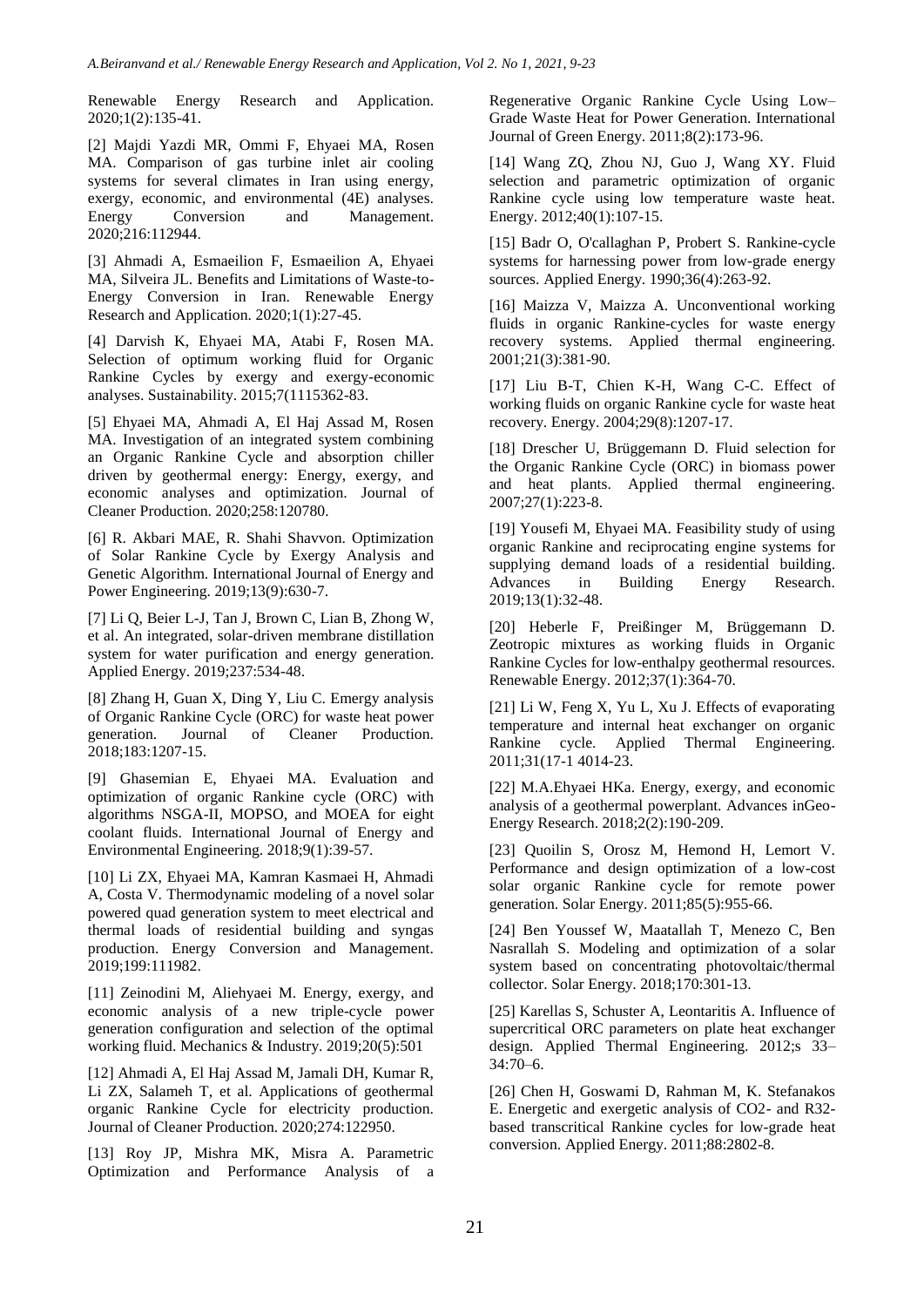[27] Chen H, Goswami D, Rahman M, K. Stefanakos E. A supercritical Rankine cycle using zeotropic mixture working fluids for the conversion of low-grade heat into power. Fuel and Energy Abstracts. 2011;36:549-55.

[28] Wang H, Peterson R, Harada K, Miller E, Ingram-Goble R, Fisher L, et al. Performance of a combined organic Rankine cycle and vapor compression cycle for heat activated cooling. Energy. 2011;36(1):447-58.

[29] Wang M, Wang J, Zhao Y, Zhao P, Dai Y. Thermodynamic analysis and optimization of a solardriven regenerative organic Rankine cycle (ORC) based on flat-plate solar collectors. Applied Thermal Engineering. 2013;50(1):816-25.

[30] Baccioli A, Antonelli M, Desideri U. Dynamic modeling of a solar ORC with compound parabolic collectors: Annual production and comparison with steady-state simulation. Energy Conversion and Management. 2017;148:708-23.

[31] Bellos E, Tzivanidis C. Investigation of a hybrid ORC driven by waste heat and solar energy. Energy Conversion and Management. 2018;156:427-39.

[32] Saadatfar B, Fakhrai R, Fransson T. Conceptual modeling of nano fluid ORC for solar thermal polygeneration. Energy Procedia. 2014;57:2696-705.

[33] Mokhtari H, Ahmadisedigh H, Ebrahimi I. Comparative 4E analysis for solar desalinated water production by utilizing organic fluid and water. Desalination. 2016;377:108-22.

[34] Zhang Y, Deng S, Zhao L, Ni J, Ma M, Lin S, et al. Clarifying the bifurcation point on Design: A Comparative Analysis between Solar-ORC and ORCbased Solar-CCHP. Energy Procedia. 2017;142:1119- 26.

[35] Patel B, Desai NB, Kachhwaha SS, Jain V, Hadia N. Thermo-economic analysis of a novel organic Rankine cycle integrated cascaded vapor compression– absorption system. Journal of Cleaner Production. 2017;154:26-40.

[36] Mohammadi A, Mehrpooya M. Thermodynamic and economic analyses of hydrogen production system using high temperature solid oxide electrolyzer integrated with parabolic trough collector. Journal of Cleaner Production. 2019;212:713-26.

[37] Ashari GR, Ehyaei MA, Mozafari A, Atabi F, Hajidavalloo E, Shalbaf S. Exergy, Economic, and Environmental Analysis of a PEM Fuel Cell Power System to Meet Electrical and Thermal Energy Needs of Residential Buildings. Journal of Fuel Cell Science and Technology. 2012;9(5).

[38] Mohammadnezami MH, Ehyaei MA, Rosen MA, Ahmadi MH. Meeting the Electrical Energy Needs of a Residential Building with a Wind-Photovoltaic Hybrid System. Sustainability. 2015;7(3):2554-69.

[39] Yousefi M, Ehyaei MA, Rosen MA. Optimizing a New Configuration of a Proton Exchange Membrane Fuel Cell Cycle With Burner and Reformer Through a Particle Swarm Optimization Algorithm for Residential Applications. Journal of Electrochemical Energy Conversion and Storage. 2019;16(4).

[40] Aliehyaei M, Atabi F, Khorshidvand M, Rosen MA. Exergy, Economic and Environmental Analysis for Simple and Combined Heat and Power IC Engines. Sustainability. 2015;7(4):4411-24.

[41] Naseri A, Fazlikhani M, Sadeghzadeh M, Naeimi A, Bidi M, Tabatabaei SH. Thermodynamic and Exergy Analyses of a Novel Solar-Powered CO2 Transcritical Power Cycle with Recovery of Cryogenic LNG Using Stirling Engines. Renewable Energy Research and Application. 2020;1(2):175-85.

[42] https://weatherspark.com/y/105125/Average-Weather-in-Tehran-Iran-Year-Round [Access 2019].

[43] Kalogirou SA. Solar thermal collectors and applications. Progress in Energy and Combustion Science. 2004;30(3):231-95.

[44] Mokhtari H, Ahmadisedigh H, Ameri M. The optimal design and 4E analysis of double pressure HRSG utilizing steam injection for Damavand power plant. Energy. 2017;118:399-413.

[45] Bergman TL, Incropera FP, Lavine AS, Dewitt DP. Introduction to heat transfer: John Wiley & Sons, 2011.

[46] Hajabdollahi H. Evaluation of cooling and thermal energy storage tanks in optimization of multigeneration system. Journal of Energy Storage. 2015;4:1-13.

[47] Cengel YA, Boles MA. Thermodynamics: an engineering approach. Sea. 2002;1000:8862.

[48] Mozafari A, Ehyaei MA. Effects of Regeneration Heat Exchanger on Entropy, Electricity Cost, and Environmental Pollution Produced by Micro Gas Turbine System. International Journal of Green Energy. 2012;9(1):51-70.

[49] Asgari E, Ehyaei MA. Exergy analysis and optimisation of a wind turbine using genetic and searching algorithms. International Journal of Exergy. 2015;16(3):293-314.

[50] Shaygan M, Ehyaei MA, Ahmadi A, Assad MEH, Silveira JL. Energy, exergy, advanced exergy and economic analyses of hybrid polymer electrolyte membrane (PEM) fuel cell and photovoltaic cells to produce hydrogen and electricity. Journal of Cleaner Production. 2019;234:1082-93.

[51] Ehyaei MA, Ahmadi A, Assad MEH, Hachicha AA, Said Z. Energy, exergy and economic analyses for the selection of working fluid and metal oxide nanofluids in a parabolic trough collector. Solar Energy. 2019;187:175-84.